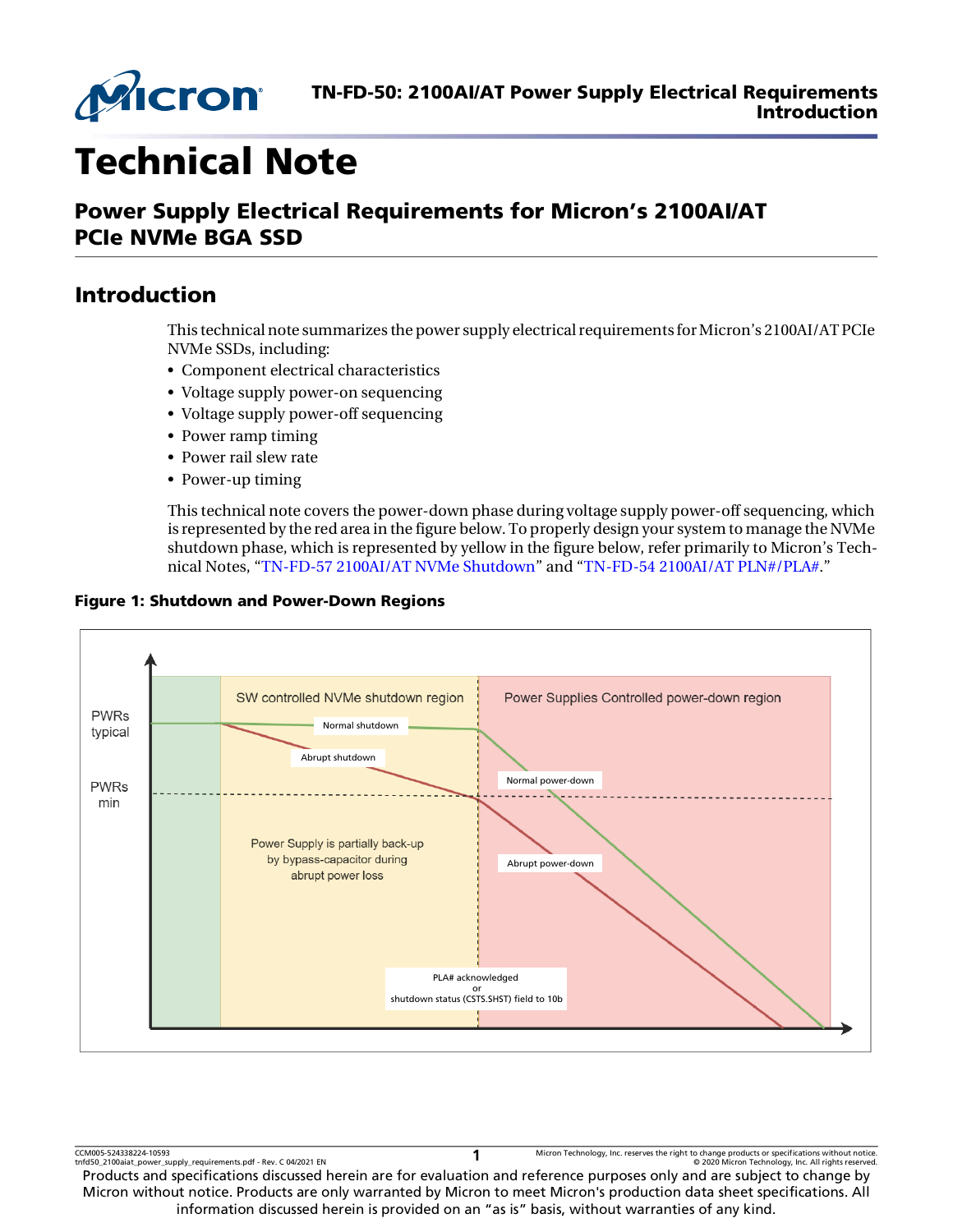

# Component Electrical Characteristics

Environmental conditions beyond those listed may cause device instability. Design attention should be given to guarantee power stability of SSD, especially in case of transition from idle/low power state to active read/write operations.

## BGA Type

#### <span id="page-1-0"></span>Table 1: Operating and Extended Ratings

| <b>Parameter Symbol</b>                                       | <b>Condition</b>                                  | <b>Value</b>       | Unit   |
|---------------------------------------------------------------|---------------------------------------------------|--------------------|--------|
| PWR_1                                                         | Max                                               | 3.63               | V      |
|                                                               | Nominal                                           | 3.3                | $\vee$ |
|                                                               | Min                                               | $2.97^{1,5}$       | $\vee$ |
|                                                               | Voltage Fall Threshold (VFR_PWR_1) <sup>2</sup>   | 2.7 <sup>4</sup>   | $\vee$ |
| PWR_2                                                         | Max                                               | 1.26               | $\vee$ |
|                                                               | Nominal                                           | 1.2                | V      |
|                                                               | Min                                               | 1.14 <sup>5</sup>  | $\vee$ |
|                                                               | Voltage Fall Threshold (VFR_PWR_2) <sup>2</sup>   | 1.05 <sup>4</sup>  | $\vee$ |
| PWR_3                                                         | Max                                               | 0.945              | $\vee$ |
|                                                               | Nominal                                           | 0.9                | $\vee$ |
|                                                               | Min                                               | 0.860 <sup>5</sup> | V      |
|                                                               | Voltage Fall Threshold (VFR_PWR_3) <sup>2,3</sup> | 0.72 <sup>4</sup>  | $\vee$ |
|                                                               | Voltage Rise Threshold (VRR_PWR_3) 3              | 0.76 <sup>4</sup>  | $\vee$ |
| Power-On minimum time (all PWRs) after<br>NVMe initialization | Min                                               | 1                  | S      |
| Power-Off minimum time (all PWRs)                             | Min                                               | 1 <sup>6</sup>     | S      |

Notes: 1. SSD FW Enter in pause mode, it will resume once power recover.

- 2. FW will drive NAND WP# low aborting any on going operation; in flight data will be lost. Any host command will time out. SSD remains unresponsive until PCIe bus reset is triggered by the host.
- 3. VFR refers to high to low voltage transition like during voltage drops; if VFR is reached, SSD controller will perform Power On Reset making the drive unresponsive for the time necessary for the operation to complete. Conversely VRR refers to low to high voltage transition like during system power up phase; SSD controller logic voltage is in reset state until PWR\_3 crosses The PWR\_3 lock-out circuit is designed to include some hysteresis and a delay (about 6.8μs) to minimize spurious Power On Reset.
- 4. Threshold voltage values are guaranteed by design and they have been characterized on limited samples. Power supplies must rise or fall monotonically once the VRR/VRF are respectively crossed.
- 5. Operating the device below minimum time or minimum voltage can harm the device.
- 6. Each power supply must remain below 100mV for at least 1s (PCI-SIG specifies 1ms) before the next power-on sequence.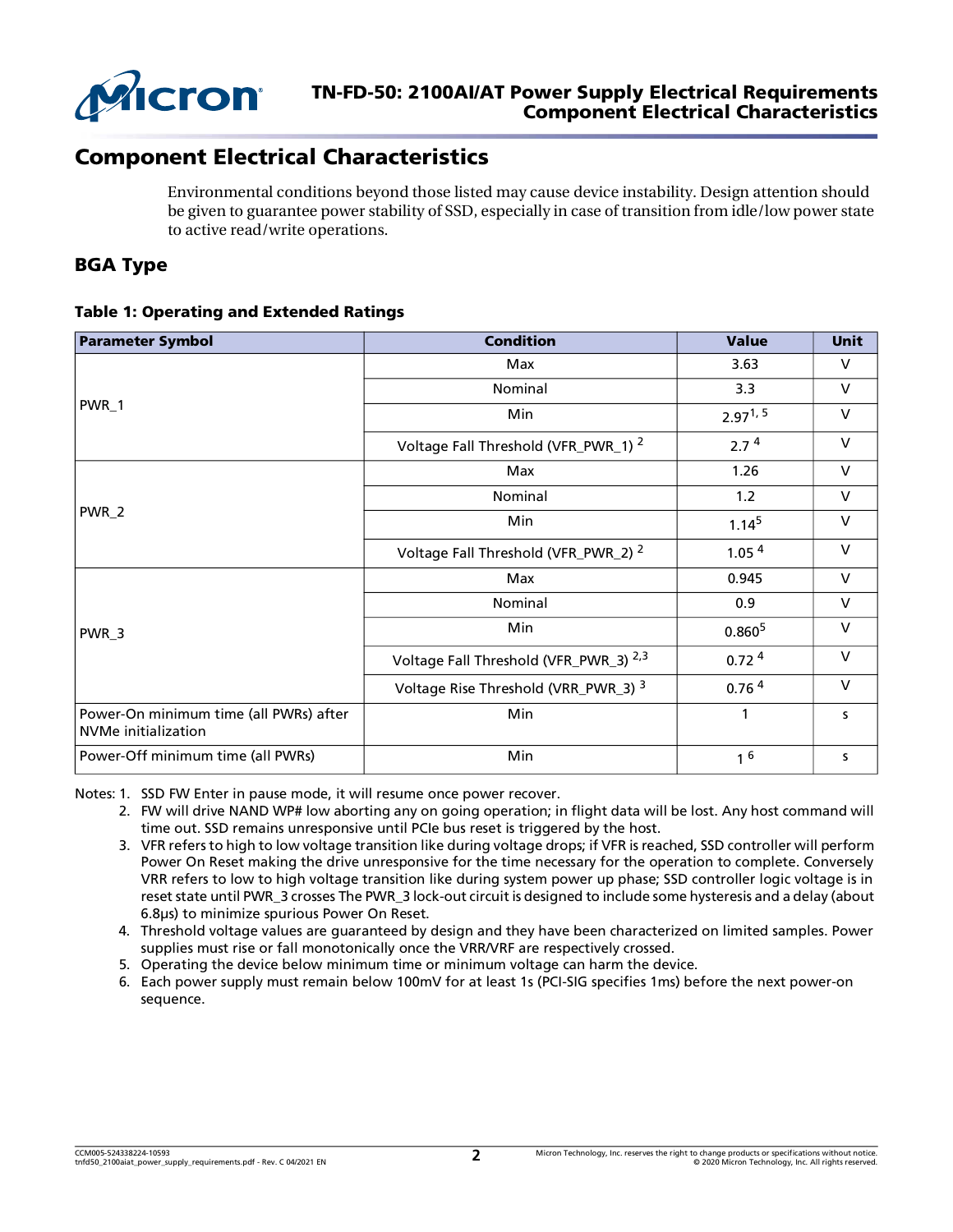

# Power-Up Characteristics

# <span id="page-2-0"></span>Voltage Supply Power-On Sequencing

Voltage Power-On sequencing according to PCI-SIG specification is here below presented.

During power on, the host should apply the following recommendations for sequencing the voltages on the PWR\_1 supply, PWR\_2 supply, and PWR\_3 supply:

- After the voltage on the PWR\_2 supply or the voltage on PWR\_3 supply reach 300mV, the voltage on PWR\_2 must remain greater than the voltage on PWR\_3 by at least 200mV.
- Voltage on the PWR\_1 supply has no timing relationship relative to the voltage on the PWR\_3 or PWR\_2 supply.

If the power-on sequencing recommendations are not followed, the device may not power on correctly or may be damaged. Results are vendor-specific, and implications may not be seen immediately.

The figure below shows three valid power-on ramp examples for the case where each of the power rails is assigned a different voltage. The first example shows PWR\_2 reaching 300mV before PWR\_3 reaches 100mV. The second example shows PWR\_2 well above 300mV by the time PWR\_3 reaches 100mV. The third case is similar to the first case with PWR\_3 being at 100mV when PWR\_2 reaches 300mV. Note that the PWR\_1 rail is not shown since it has no timing relationship to the other rails.



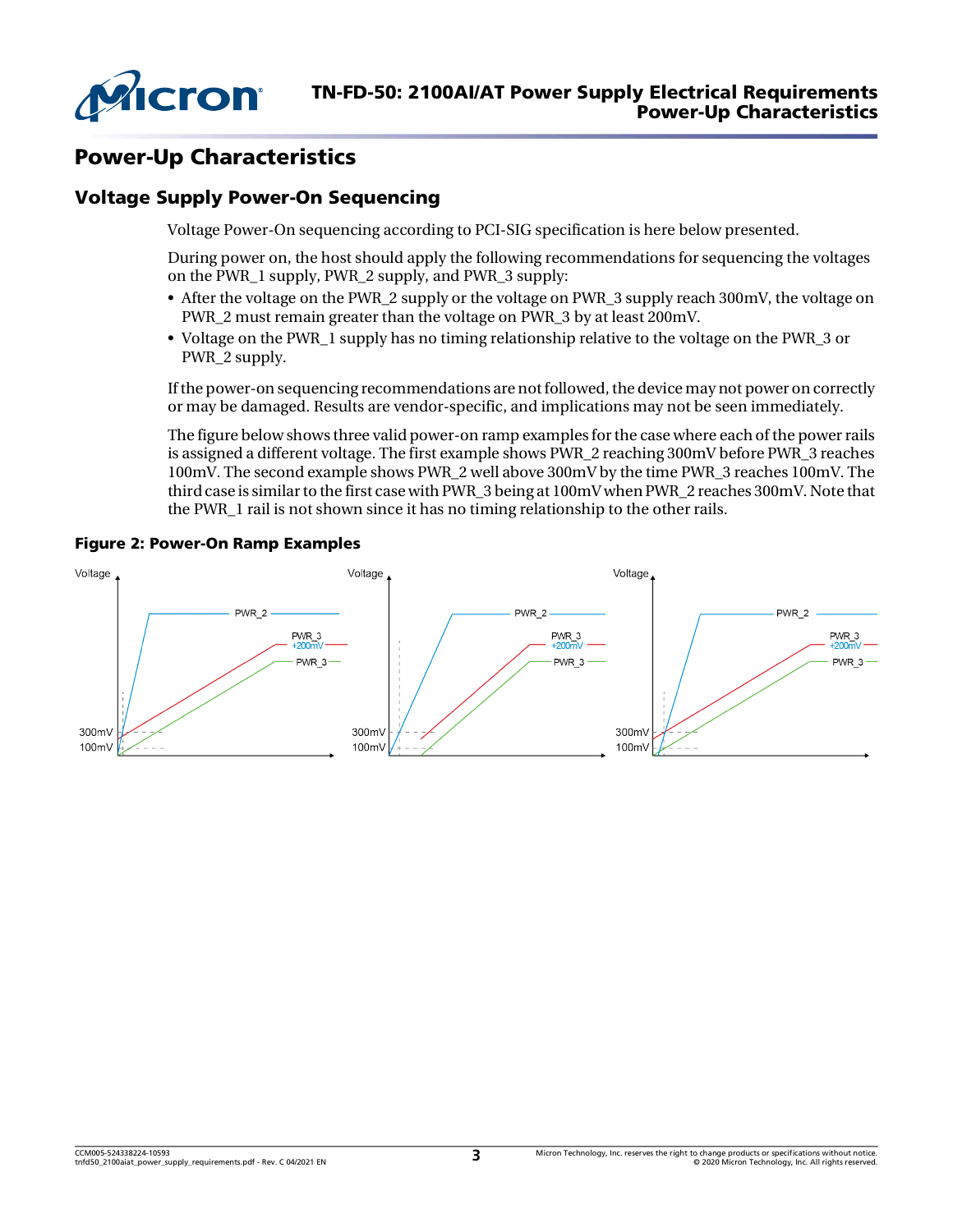

### Power Ramp Timing

<span id="page-3-0"></span>Power ramp timing is defined as the time the power supply needs to ramp to a valid voltage (shown in the Operating and Extended Ratings table above). This timing is recommended for power-on only.

#### Table 2: Power Ramp Timing

| <b>Supply Voltage</b> | <b>Max</b>       |
|-----------------------|------------------|
| PWR_1                 | 35 <sub>ms</sub> |
| PWR_2                 | 20 <sub>ms</sub> |
| PWR_3                 | 20 <sub>ms</sub> |

Notes: 1. The minimum timing may be calculated from the maximum slew rate recommendation in

#### Power Rail Slew Rate

The maximum power rail slew rate is shown below. These values are only defined for ESD protection purposes. In general, these values are not meant for inrush current control, even considering that inrush current does not apply to any soldered components.

#### Table 3: Power Rail Slew Rate

| <b>Symbol</b>       | <b>Parameter</b>                    | <b>Max</b> | <b>Condition</b> |
|---------------------|-------------------------------------|------------|------------------|
| <b>TSLEW PWR 1</b>  | Voltage slew rate of the PWR_1 rail | 100 kV/s   | No load          |
| l TSLEW PWR 2       | Voltage slew rate of the PWR_2 rail | 100 kV/s   | No load          |
| <b>ITSEWL PWR 3</b> | Voltage slew rate of the PWR_3 rail | 100 kV/s   | No load          |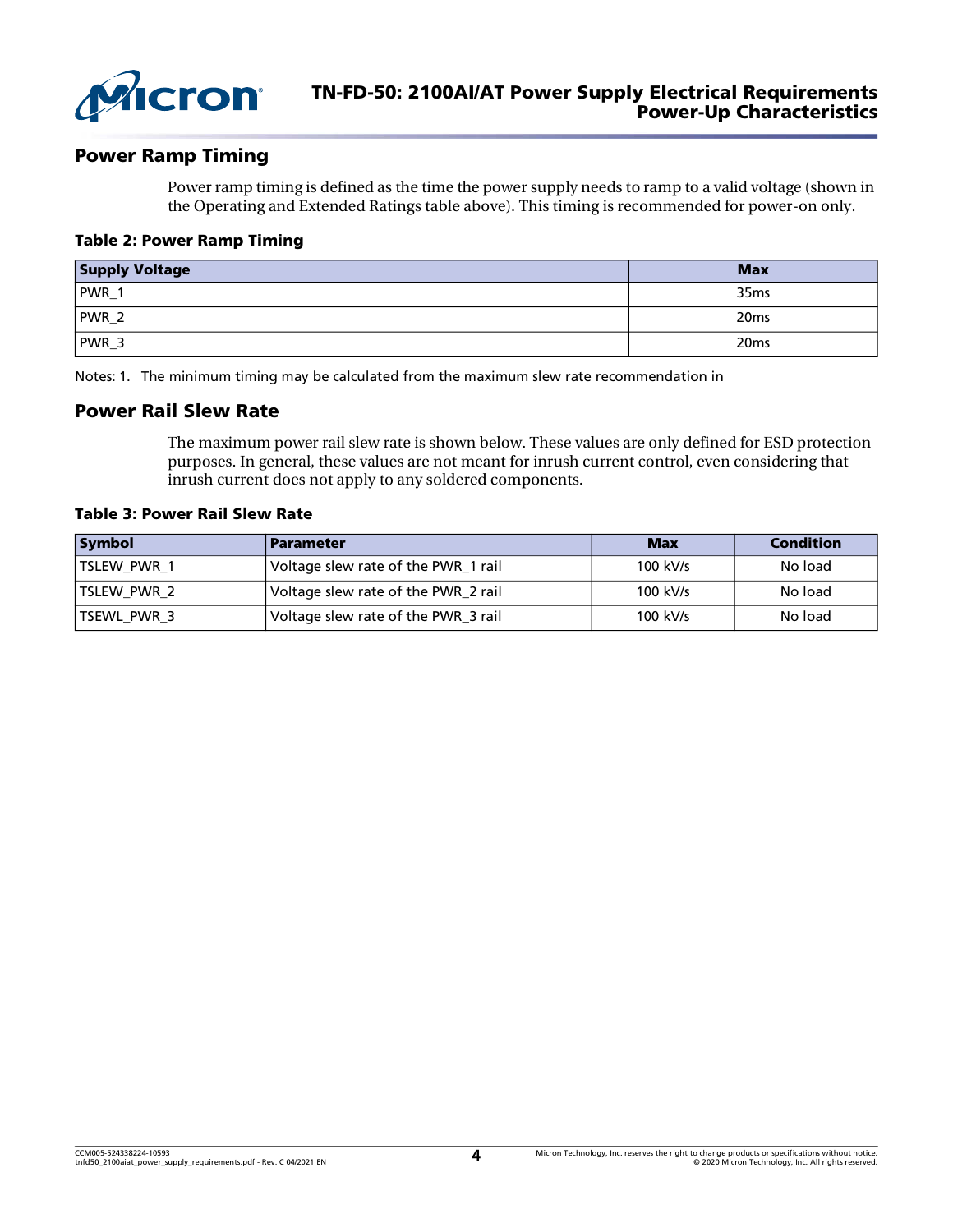

# Power-Up Timing

The figure below shows an overview of the power-up sequence for BGAs powered from the system power rail. The table lists the power-up timing variable values.

#### <span id="page-4-0"></span>Figure 3: Power-Up Sequence



- Notes: 1. <sup>t</sup>SETTLE is the time it takes all power rails to reach their minimum operating voltage that is from all power rails at 0V to the last power rail to reach its minimum valid operating voltage. All other PCI Express-related timing events begin after all power rails reach their minimum operating voltage.
	- 2. System power (3.3V, 1.8V,..) waveform is simplified for both M.2 and BGA form factors. For detailed BGA supply power-on requirements, refers to the Voltage Supply Power-On [Sequencing](#page-2-0) section.

#### Table 4: Power-Up Timing

| <b>Symbol</b>           | Parameter                                                   | <b>Min</b>                                   | <b>Max</b> | <b>Units</b> |
|-------------------------|-------------------------------------------------------------|----------------------------------------------|------------|--------------|
| <sup>t</sup> PVPGL      | Power valid to PERST# input inactive (see<br>l note above). | Implementation-specific;<br>50ms recommended |            | ms           |
| <sup>T</sup> PERST#-CLK | REFCLK stable before PERST# inactive                        | 100                                          |            | μs           |

Notes: 1. Power valid when all voltage supply rails reach their respective  $V_{\text{MIN}}$ .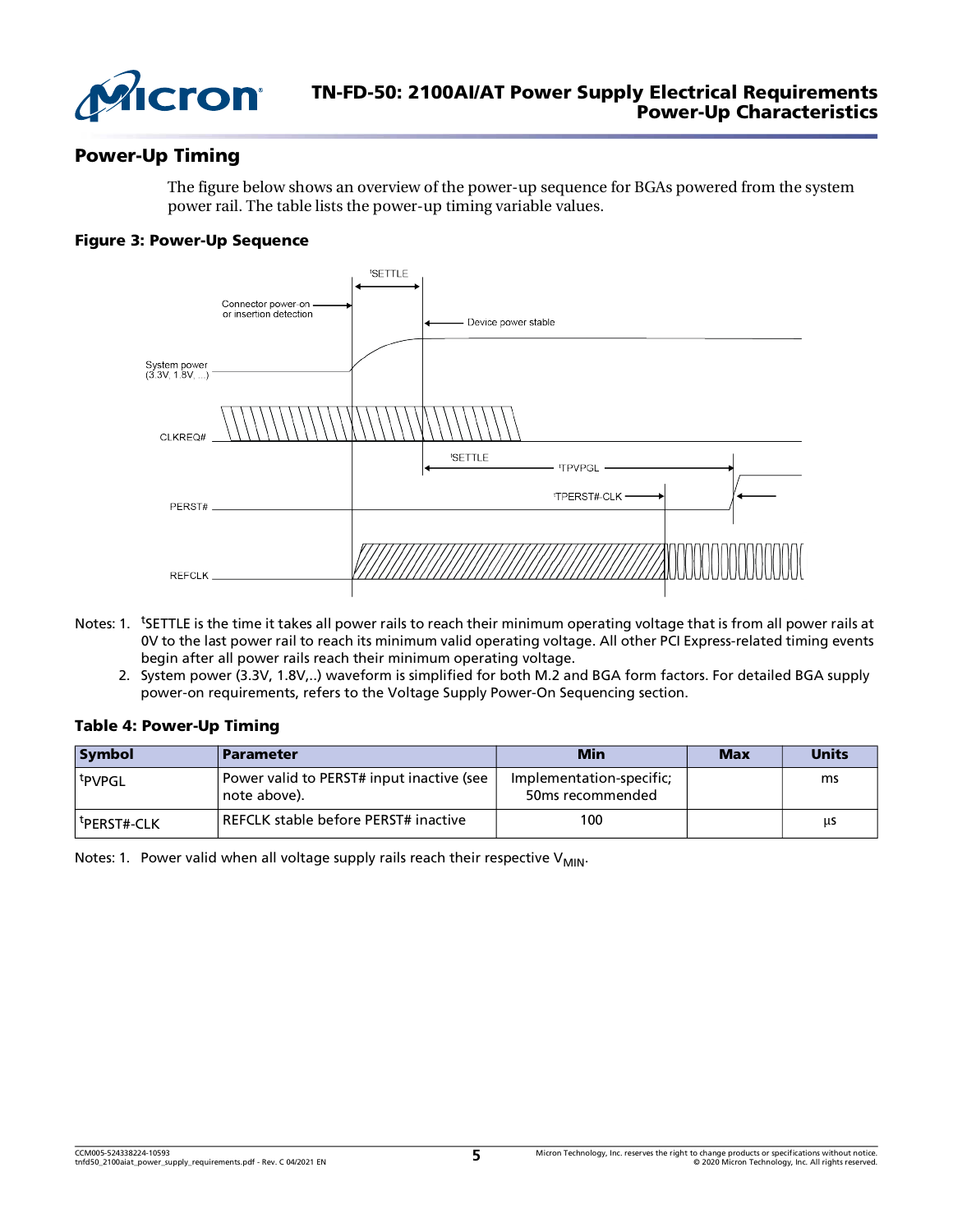

# Power-Down Characteristics

## Voltage Supply Power-Off Sequencing

This section examines the voltage power-off sequencing according to the PCI-SIG specification. During power off, the host should apply the following recommendations for sequencing the voltages on the PWR\_1 supply, PWR\_2 supply, and PWR\_3 supply:

- Before the voltage on the PWR\_3 supply and PWR\_2 supply reaches 300mV, the voltage on PWR\_2 must remain greater than the voltage on PWR\_3 by 200mV.
- After the voltage on both the PWR\_2 supply and the PWR\_3 supply is below 300mV, there is no specified relationship between the two supplies.
- The voltage on all supplies must remain below 100mV for at least 1s (PCI-SIG specifies 1ms) before the power-on sequence is restarted.

If the power-off sequencing recommendations are not followed, the device may not power on correctly or may be damaged.

The figure below shows two valid power-off ramp examples where each power rail is assigned a different voltage.

**Note:**

#### Figure 4: Power-Off Ramp Examples



Note: 1. PWR\_1 rail is not shown because it has no timing relationship to the other rails according to the PCI-SIG specification. However, a proper PWR 1 ramp down may increase system reliability when abrupt power loss occurs as explained in the next section below.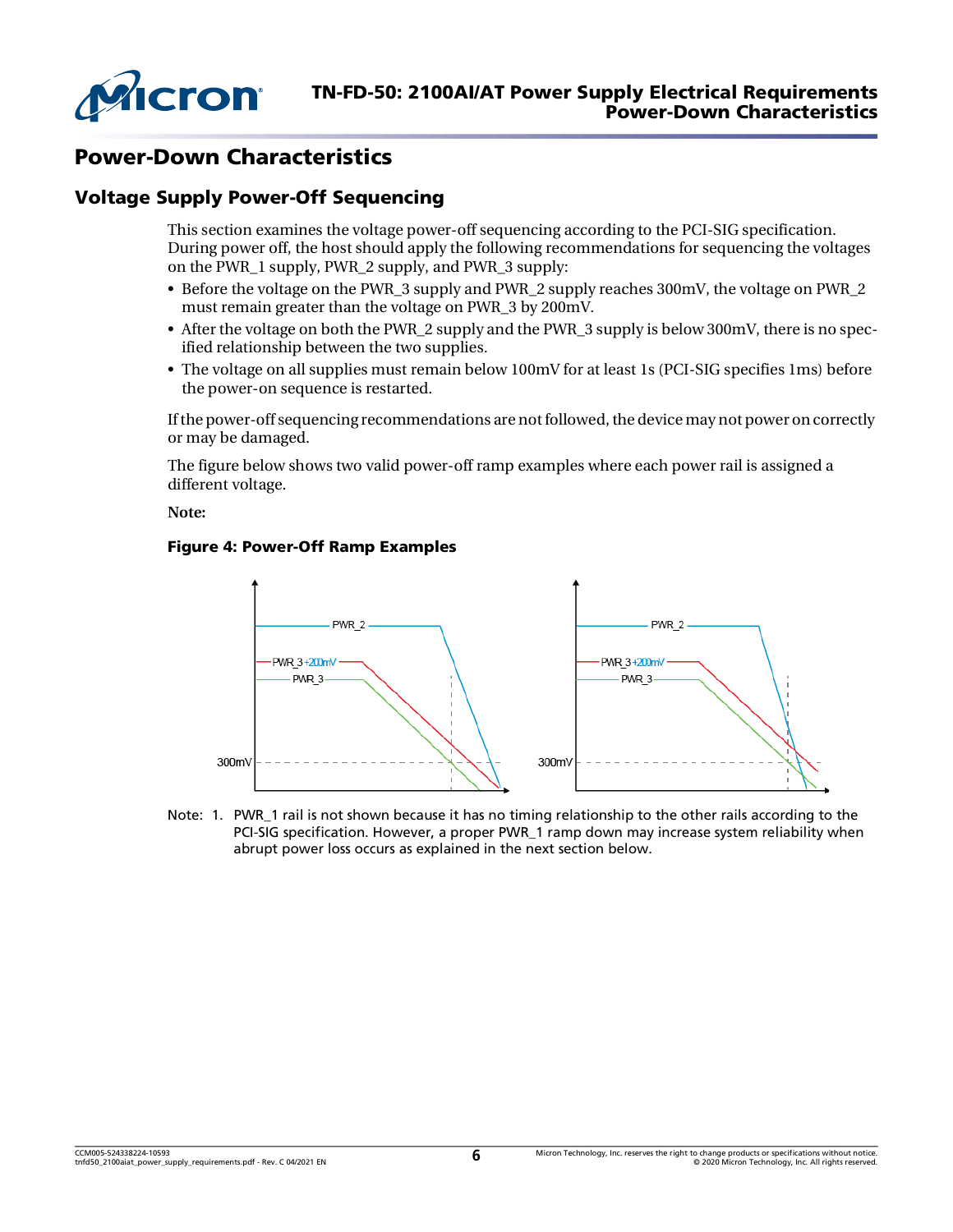

## Additional Recommendations for 2100AI/AT

Implementing the recommended device shutdown sequence provides additionalreliability in the case of an abrupt power-down scenario:

- Prior to the power-down voltage sequence, the host ensures an orderly shutdown of the NVMe controller by following the normal NVMe shutdown procedure. Alternatively, in case of an emergency shutdown, the host performs the abrupt NVMe shutdown procedure. Both procedures should be implemented as per NVMe specification. If your system design implements both normal NVMe shutdown and abrupt NVMe shutdown or PLN#/PLA#-based shutdown (including 2s PWRs hold time) the next two recommendations do not strictly apply. Refer to Micron's Technical Note, "TN-FD-57 2100AI/AT [NVMeShutdown](https://www.micron.com/search-results?searchRequest=%7B%22term%22%3A%22TN-FD-57%22%7D)," for more information.
- PWR\_2 crosses the VFR\_PWR\_2 threshold first, then after a delay of T1-T0  $\geq$  550us, the PWR\_3 crosses the VFR\_PWR\_3 threshold while PWR\_1 remains stable forlonger using back-up capacitors. Alternatively, first PWR\_1 shall cross VFR\_PWR\_1 threshold, then after a delay of T1-T0 ≥ 550μs, the PWR\_2 and PWR\_3 ramp down as described in the Voltage Supply Power-Off Sequencing section above. When PWR2 / PWR1 voltage crosses VFR\_PWR\_2 / VFR\_PWR\_1 threshold respectively, the SSD micro-controller asserts the NAND write protect signal (WP#), which protects the medium from any further inadvertent PROGRAM and ERASE operations and triggering ongoing operations to be properly suspended and aborted.
- The power sequence must be guaranteed in any power-off scenario, including power cut and power loss. It is assumed that the power-down ramps are monotonic at least until 300mV is reached.

#### Figure 5: Recommended Power-Off Ramp Examples

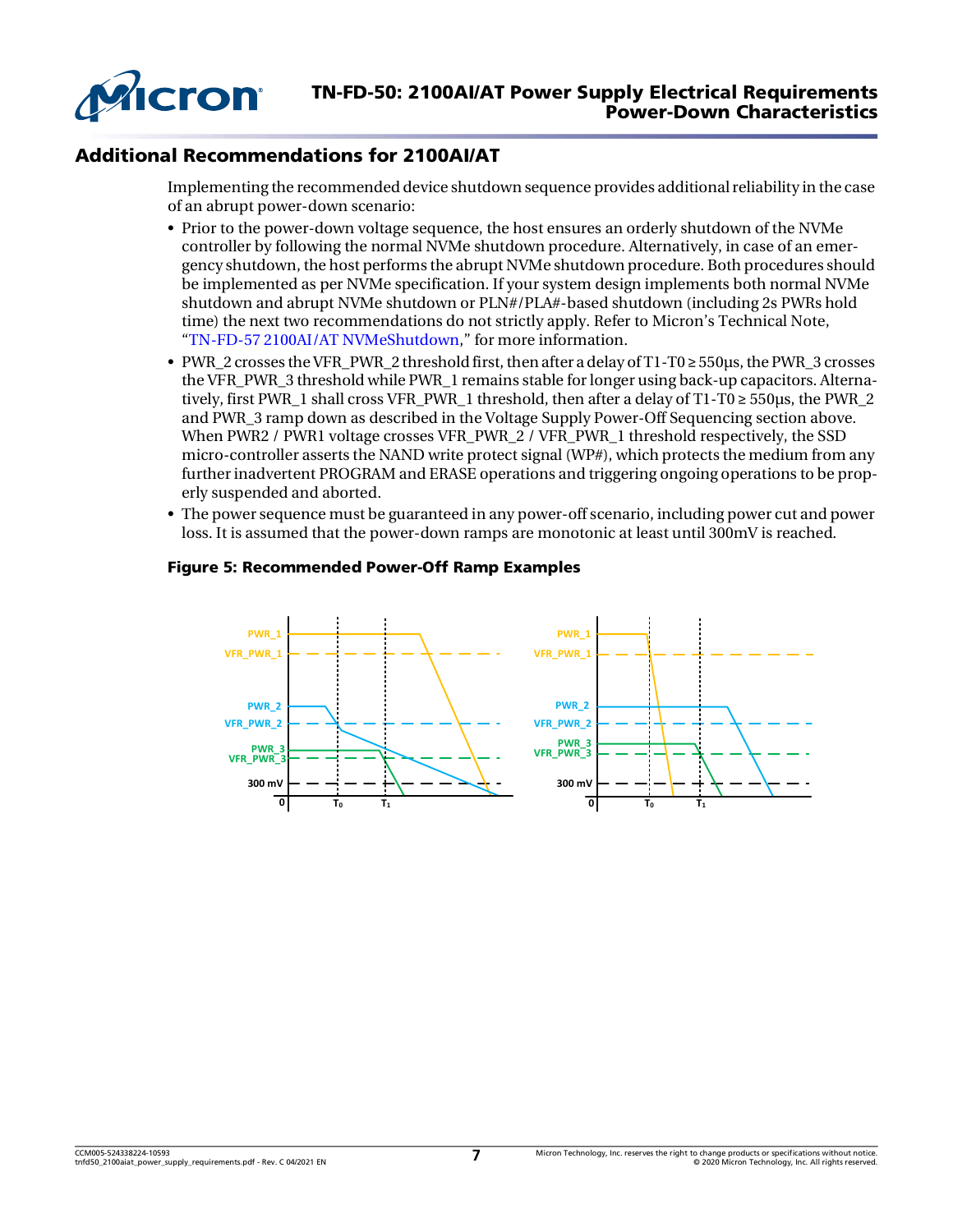

# References

- Micron 2100AT PCIe NVMe SSD [datashee](https://www.micron.com/search-results?searchRequest=%7B%22term%22%3A%222100AT%20Data%20Sheet%22%7D)t and 2100AI PCIe NVMe SSD [datasheet](https://www.micron.com/search-results?searchRequest=%7B%22term%22%3A%222100AI%20Data%20Sheet%22%7D)
- Micron TN-FD-57 2100AI/AT [NVMeShutdown](https://www.micron.com/search-results?searchRequest=%7B%22term%22%3A%22TN-FD-57%22%7D)
- Micron TN-FD-54 [2100AI/ATPLN#/PLA#](https://www.micron.com/search-results?searchRequest=%7B%22term%22%3A%22TN-FD-57%22%7D)
- Supporting PCIe and SATA BGA form factor for SSDs ECN, Nov 10 2015 from PCI-SIG adapted for 1.2V and 0.9V BGA voltage
- PCI Express Electromechanical Specification, PCI Express M.2 Specification Revision 3.0, Version 1.2 June 26 2019
- NVM Express, Revision 1.3c